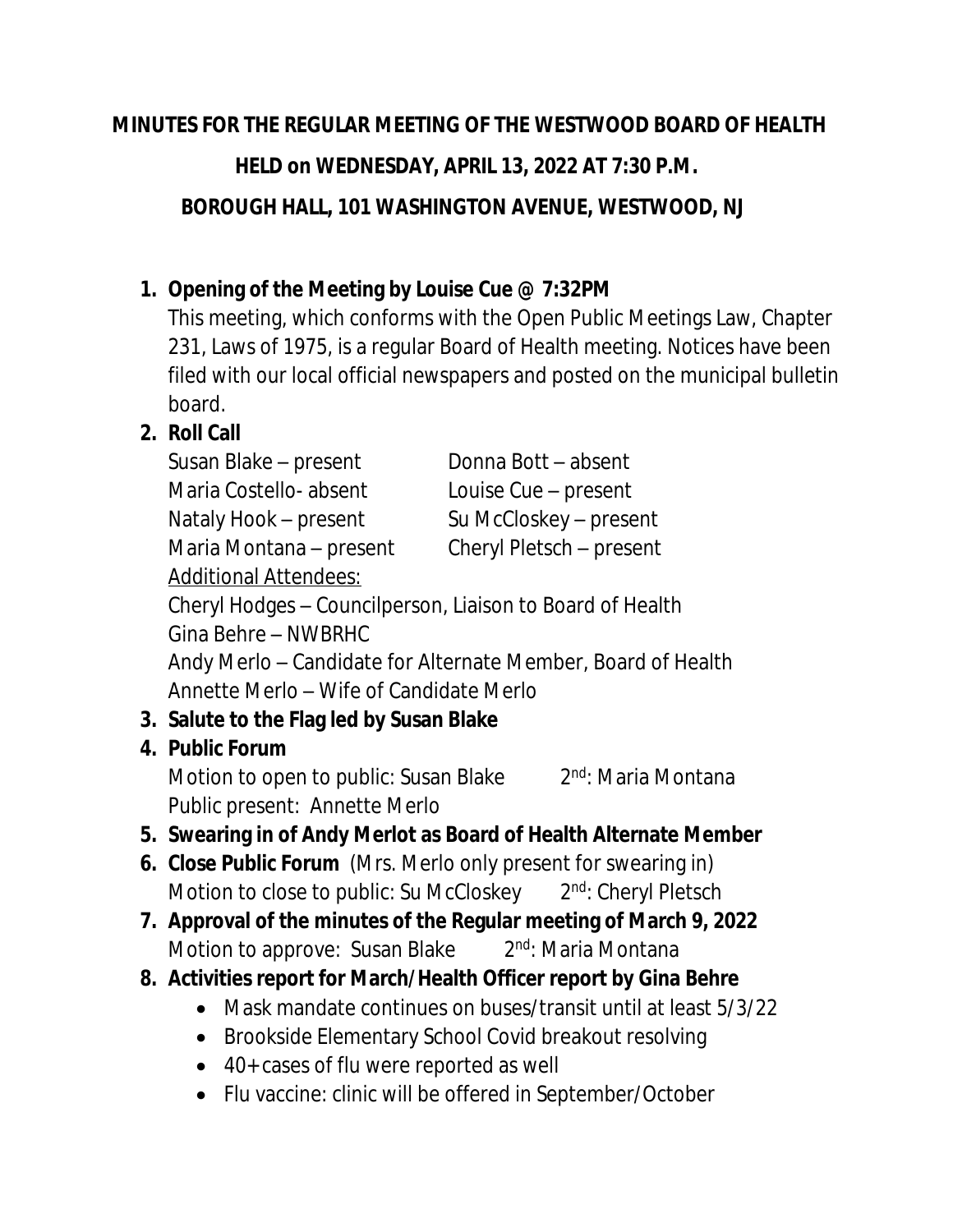- Food Management classes, in person, will resume pending Covid situation.
- Grease traps: updates and inspections continue.
- "Healthy Homes": health and safety hazards. Possible information handout at May 22 Wellness Fair.

## **9. Council Liaison report by Cheryl Hodges**

- Marissa Tarateta, Vulnerable Population Outreach Coordinator has received grant for "lunch & learn" for this group, pending securing a location for meetings.
- Wellness Fair has been moved from Westvale Park to HUMC  $@$ Pascack Valley Hospital campus. May 22, 10AM-2PM
- Community Health Improvement Survey coming out
- 5 Dimes Brewery official opening 4/22/22
- Reminder: we have ability to post announcements on the Borough's electronic billboard by train station. Karen Hughes is contact.

## **10.Social Media Project read out by Susan Blake.**

- Goal is to improve communication with the community
- Applications for Facebook & Instagram apps have been filed with Karen Hughes & then Dureen Ayers.
- ONE WAY social media....postings only.

# **11.Partner with HUMC/PV Wellness Fair update by Maria Montana**

- HUMC/PV Community Outreach Coordinator, Shannon Freeman is contact
- Vendors and demonstrations include: Zumba, Yoga, Acupuncture, Nutritionist, exercise equipment, healthy food preparation.
- Mobile screening: bone density, Cholesterol screening, BP
- The Farmer's Market will take place simultaneously
- Board of Health Table ideas: ? walk, Yoga? Spin for prizes?

# **12. Andy Merlo: 55+ Club update**

- Senior Fellowship Group: meets 2<sup>nd</sup> Tuesdays @ Westwood Community Center. Not limited to Westwood residents
- 55+ Group at St. Andrew's : monthly, open to non-residents
- Senior van getting more use
- Social media not a good choice for communicating with these groups, as they mostly get information from Pascack Press.